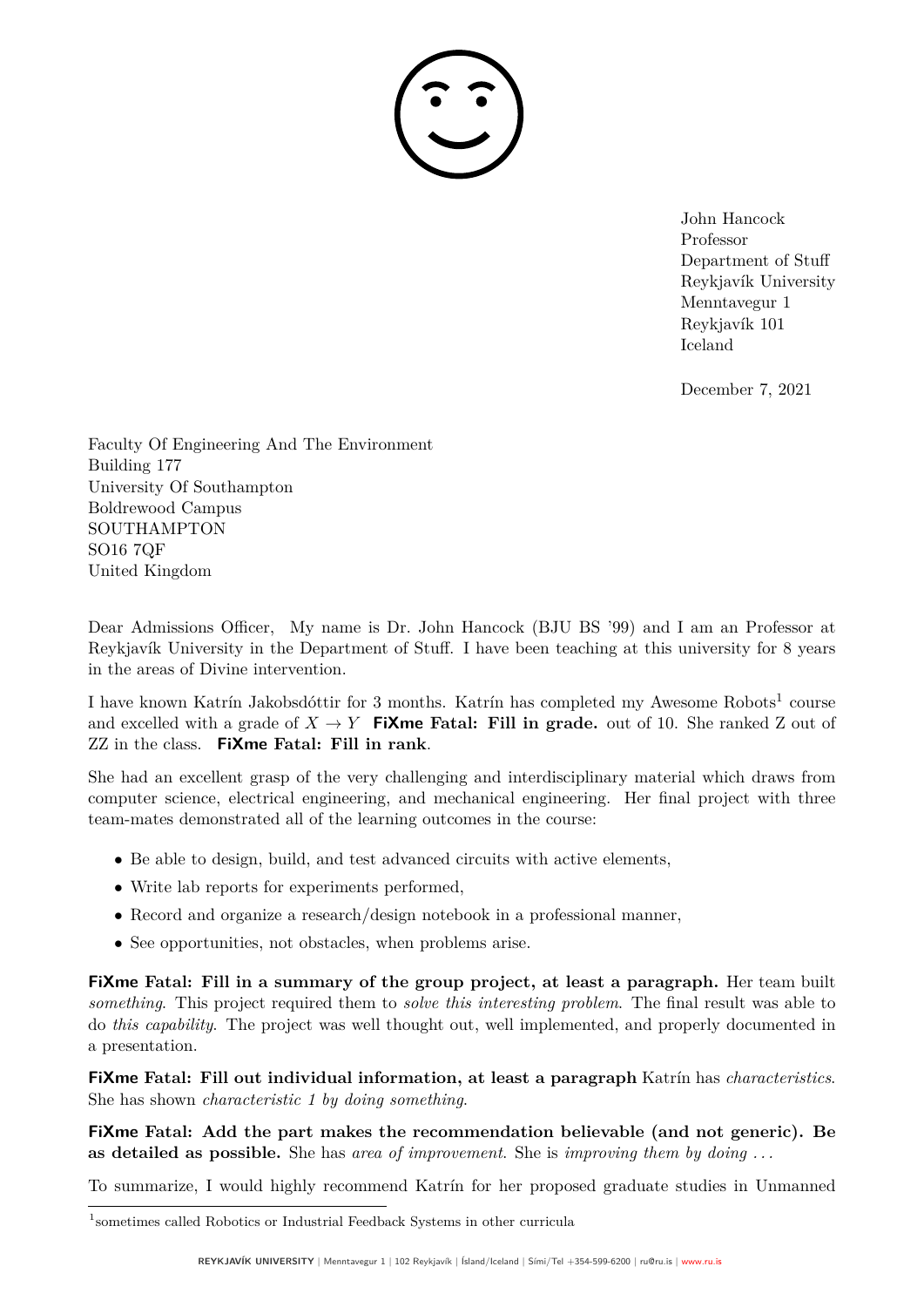

Aircraft Systems Design. She has mastered the fundamentals necessary for research in this field including giving proper respect to the gods of the magic blue smoke which live in electronics.

If you have further questions, I can be contacted at +354-555-5555, johnhc@ru.is, skype at foo, and google hangouts at foo.bar@gmail.com.

Kind regards,

John Hancock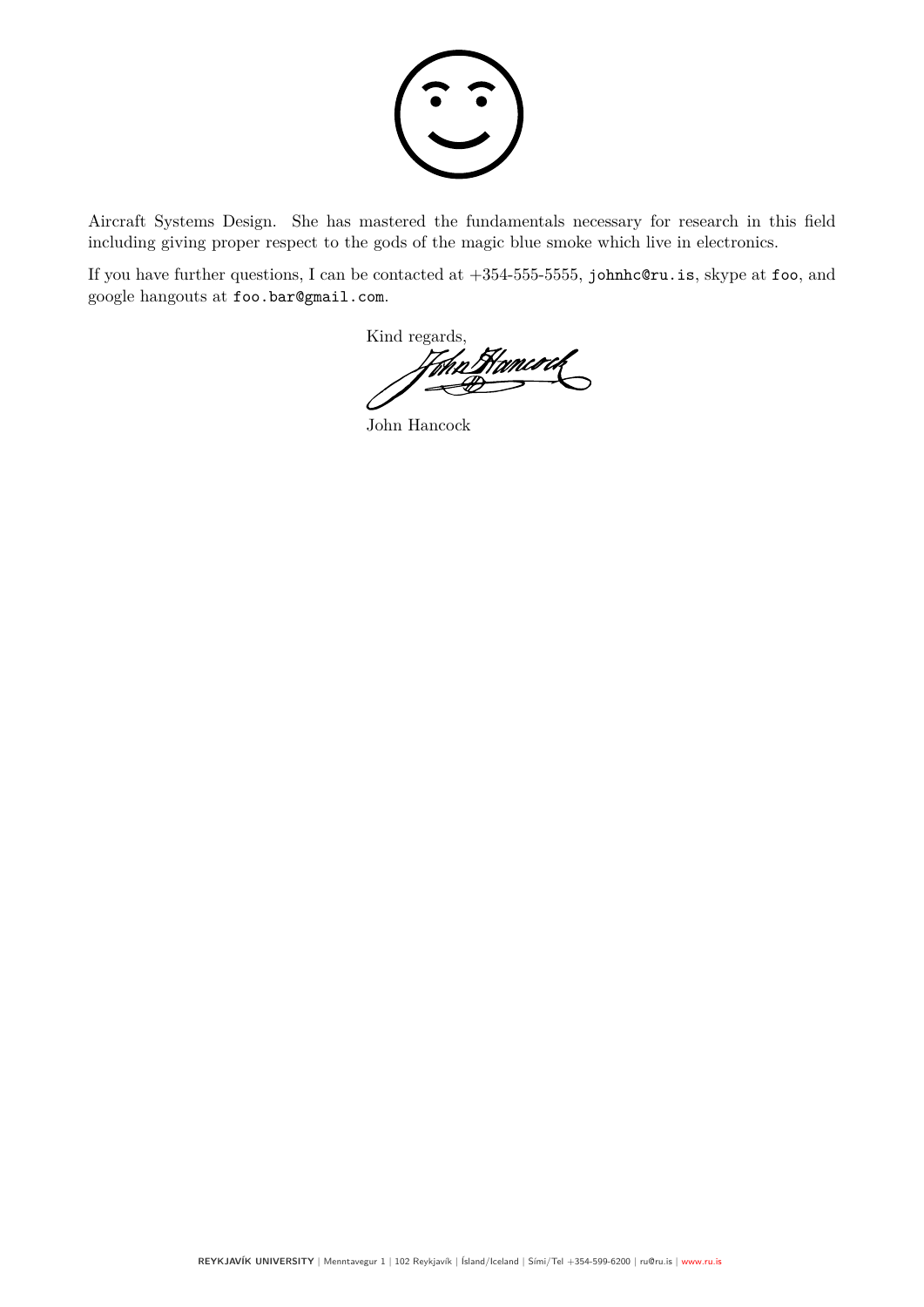December 7, 2021

Chalmers University of Technology SE-412 96 Göteborg Sweden

Dear Admissions Officer,

My name is Dr. John Hancock (BJU BS '99) and I am an Professor at Reykjavík University in the Department of Stuff. I have been teaching at this university for 8 years in the areas of Divine intervention.

I have known Katrín Jakobsdóttir for 3 months. Katrín has completed my Awesome Robots<sup>1</sup> course and excelled with a grade of  $X \to Y$  **FiXme Fatal: Fill in grade.** out of 10. She ranked Z out of ZZ in the class. **FiXme Fatal: Fill in rank**.

She had an excellent grasp of the very challenging and interdisciplinary material which draws from computer science, electrical engineering, and mechanical engineering. Her final project with three team-mates demonstrated all of the learning outcomes in the course:

- Be able to design, build, and test advanced circuits with active elements,
- Write lab reports for experiments performed,
- Record and organize a research/design notebook in a professional manner,
- See opportunities, not obstacles, when problems arise.

**FiXme Fatal: Fill in a summary of the group project, at least a paragraph.** Her team built *something*. This project required them to *solve this interesting problem*. The final result was able to do *this capability*. The project was well thought out, well implemented, and properly documented in a presentation.

**FiXme Fatal: Fill out individual information, at least a paragraph** Katrín has *characteristics*. She has shown *characteristic 1 by doing something*.

**FiXme Fatal: Add the part makes the recommendation believable (and not generic). Be as detailed as possible.** She has *area of improvement*. She is *improving them by doing . . .*

To summarize, I would highly recommend Katrín for her proposed graduate studies in Mechatronics. She has mastered the fundamentals necessary for research in this field including giving proper respect to the gods of the magic blue smoke which live in electronics.

<sup>1</sup> sometimes called Robotics or Industrial Feedback Systems in other curricula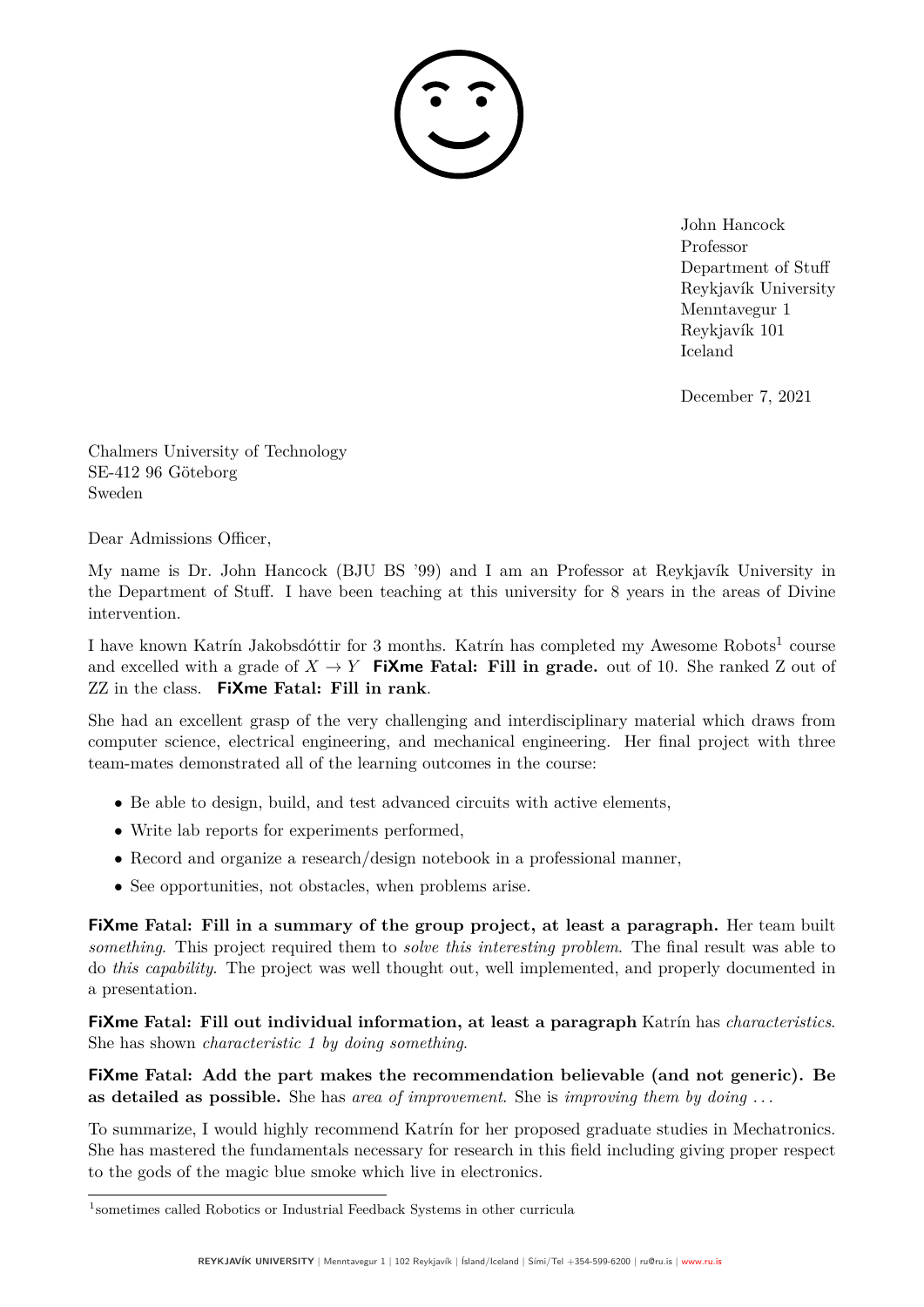

If you have further questions, I can be contacted at +354-555-5555, johnhc@ru.is, skype at foo, and google hangouts at foo.bar@gmail.com.

Kind regards,<br>Hohn Homered

John Hancock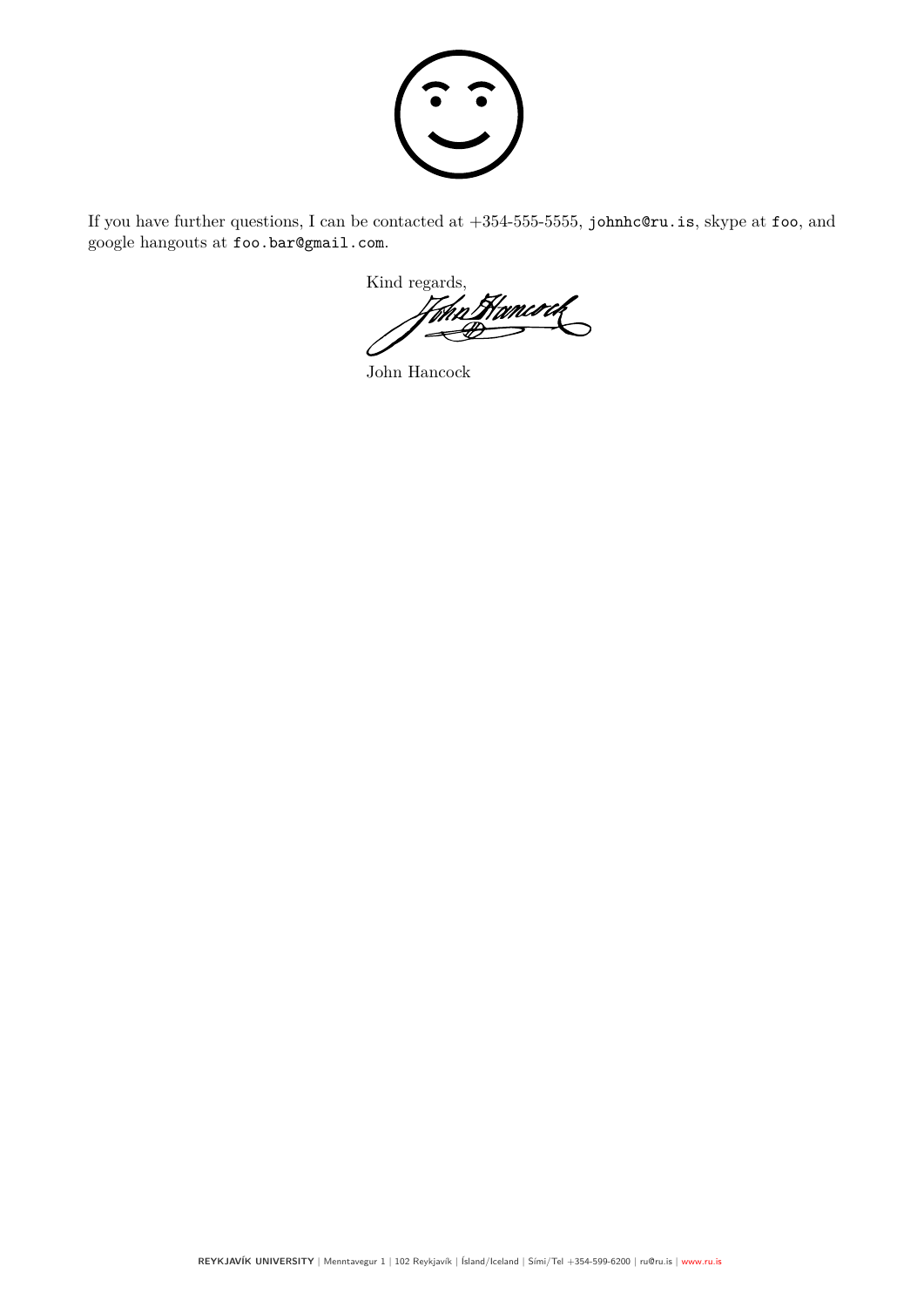

December 7, 2021

Human Resources Department Marel ehf. Austurhraun 9 210 Garðabær Iceland

Dear Human Resources administrator,

My name is Dr. John Hancock (BJU BS '99) and I am an Professor at Reykjavík University in the Department of Stuff. I have been teaching at this university for 8 years in the areas of Divine intervention.

I have known Katrín Jakobsdóttir for 3 months. Katrín has completed my Awesome Robots<sup>1</sup> course and excelled with a grade of  $X \to Y$  **FiXme Fatal: Fill in grade.** out of 10. She ranked Z out of ZZ in the class. **FiXme Fatal: Fill in rank**.

She had an excellent grasp of the very challenging and interdisciplinary material which draws from computer science, electrical engineering, and mechanical engineering. Her final project with three team-mates demonstrated all of the learning outcomes in the course:

- Be able to design, build, and test advanced circuits with active elements,
- Write lab reports for experiments performed,
- Record and organize a research/design notebook in a professional manner,
- See opportunities, not obstacles, when problems arise.

**FiXme Fatal: Fill in a summary of the group project, at least a paragraph.** Her team built *something*. This project required them to *solve this interesting problem*. The final result was able to do *this capability*. The project was well thought out, well implemented, and properly documented in a presentation.

**FiXme Fatal: Fill out individual information, at least a paragraph** Katrín has *characteristics*. She has shown *characteristic 1 by doing something*.

**FiXme Fatal: Add the part makes the recommendation believable (and not generic). Be as detailed as possible.** She has *area of improvement*. She is *improving them by doing . . .*

To summarize, I would recommend Katrín for positions in mechanical design, especially research and

<sup>1</sup> sometimes called Robotics or Industrial Feedback Systems in other curricula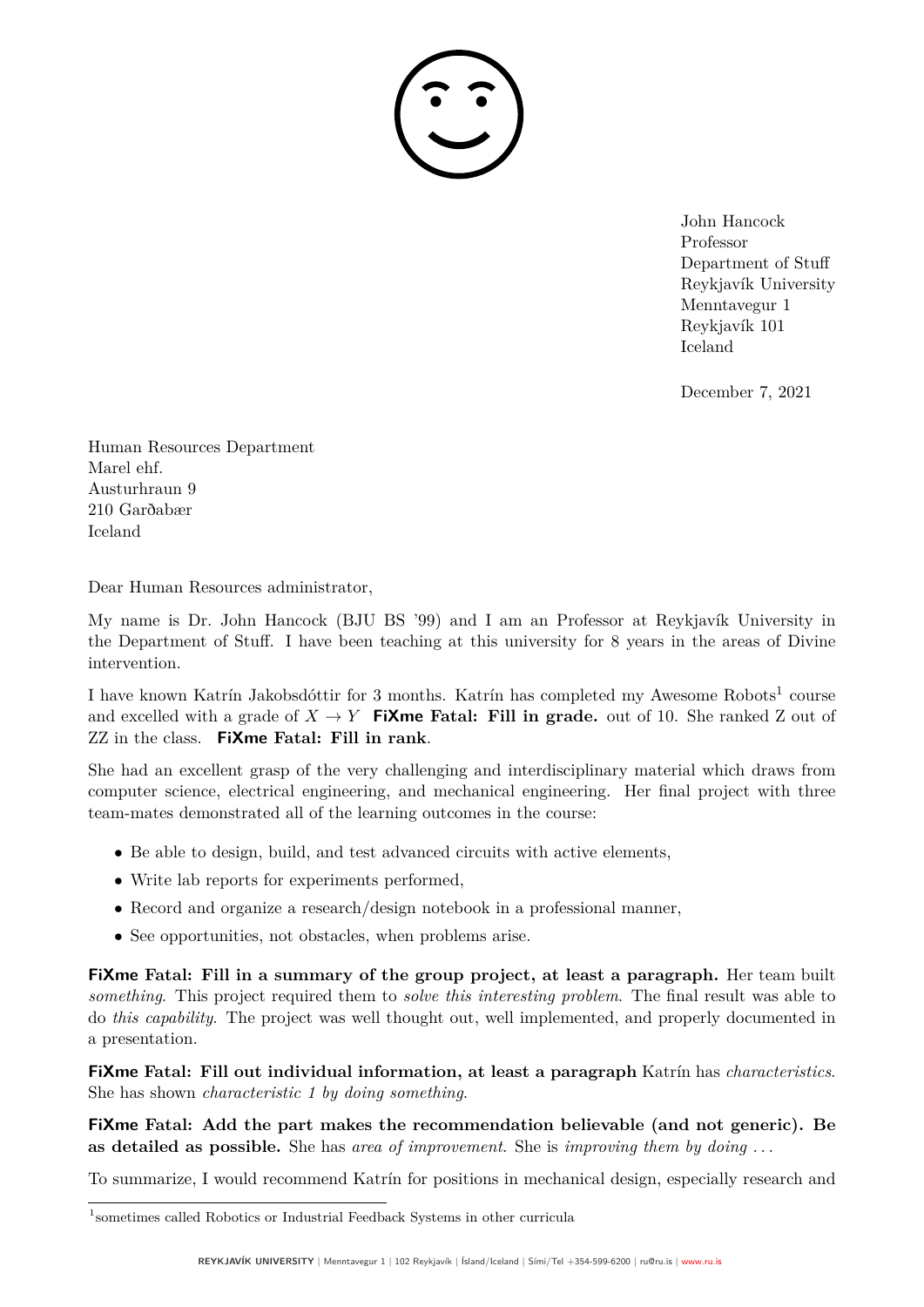

development. She has mastered the fundamentals necessary for effective work in this field, including: design methodologies, CAD tools, rapid prototyping, version control, and documentation in L<sup>AT</sup>FX.

If you have further questions, I can be contacted at +354-555-5555, johnhc@ru.is, skype at foo, and google hangouts at foo.bar@gmail.com.

Kind regards,

John Hancock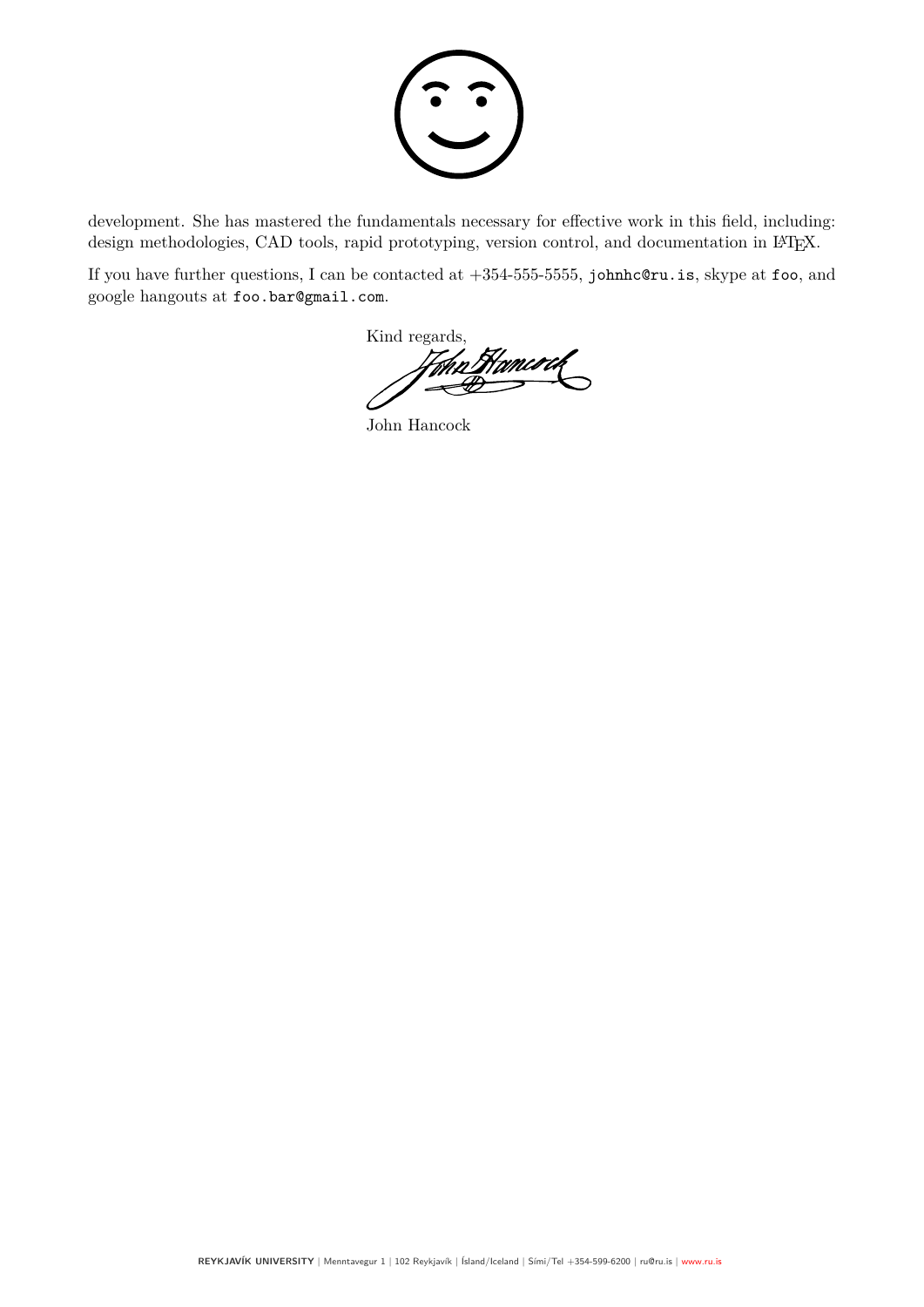December 7, 2021

Google Europe Scholarship for 2016

To whom it may concern,

My name is Dr. John Hancock (BJU BS '99) and I am an Professor at Reykjavík University in the Department of Stuff. I have been teaching at this university for 8 years in the areas of Divine intervention.

I have known Katrín Jakobsdóttir for 3 months. Katrín has completed my Awesome Robots<sup>1</sup> course and excelled with a grade of  $X \to Y$  **FiXme Fatal: Fill in grade.** out of 10. She ranked Z out of ZZ in the class. **FiXme Fatal: Fill in rank**.

She had an excellent grasp of the very challenging and interdisciplinary material which draws from computer science, electrical engineering, and mechanical engineering. Her final project with three team-mates demonstrated all of the learning outcomes in the course:

- Be able to design, build, and test advanced circuits with active elements,
- Write lab reports for experiments performed,
- Record and organize a research/design notebook in a professional manner,
- See opportunities, not obstacles, when problems arise.

**FiXme Fatal: Fill in a summary of the group project, at least a paragraph.** Her team built *something*. This project required them to *solve this interesting problem*. The final result was able to do *this capability*. The project was well thought out, well implemented, and properly documented in a presentation.

**FiXme Fatal: Fill out individual information, at least a paragraph** Katrín has *characteristics*. She has shown *characteristic 1 by doing something*.

**FiXme Fatal: Add the part makes the recommendation believable (and not generic). Be as detailed as possible.** She has *area of improvement*. She is *improving them by doing . . .*

To summarize, I would highly recommend Katrín for her consideration for Google Europe Scholarship for 2016. She has mastered the fundamentals necessary for research in this field including giving proper respect to the gods of the magic blue smoke which live in electronics.

If you have further questions, I can be contacted at  $+354-555-5555$ , johnhc@ru.is, skype at foo, and

<sup>1</sup> sometimes called Robotics or Industrial Feedback Systems in other curricula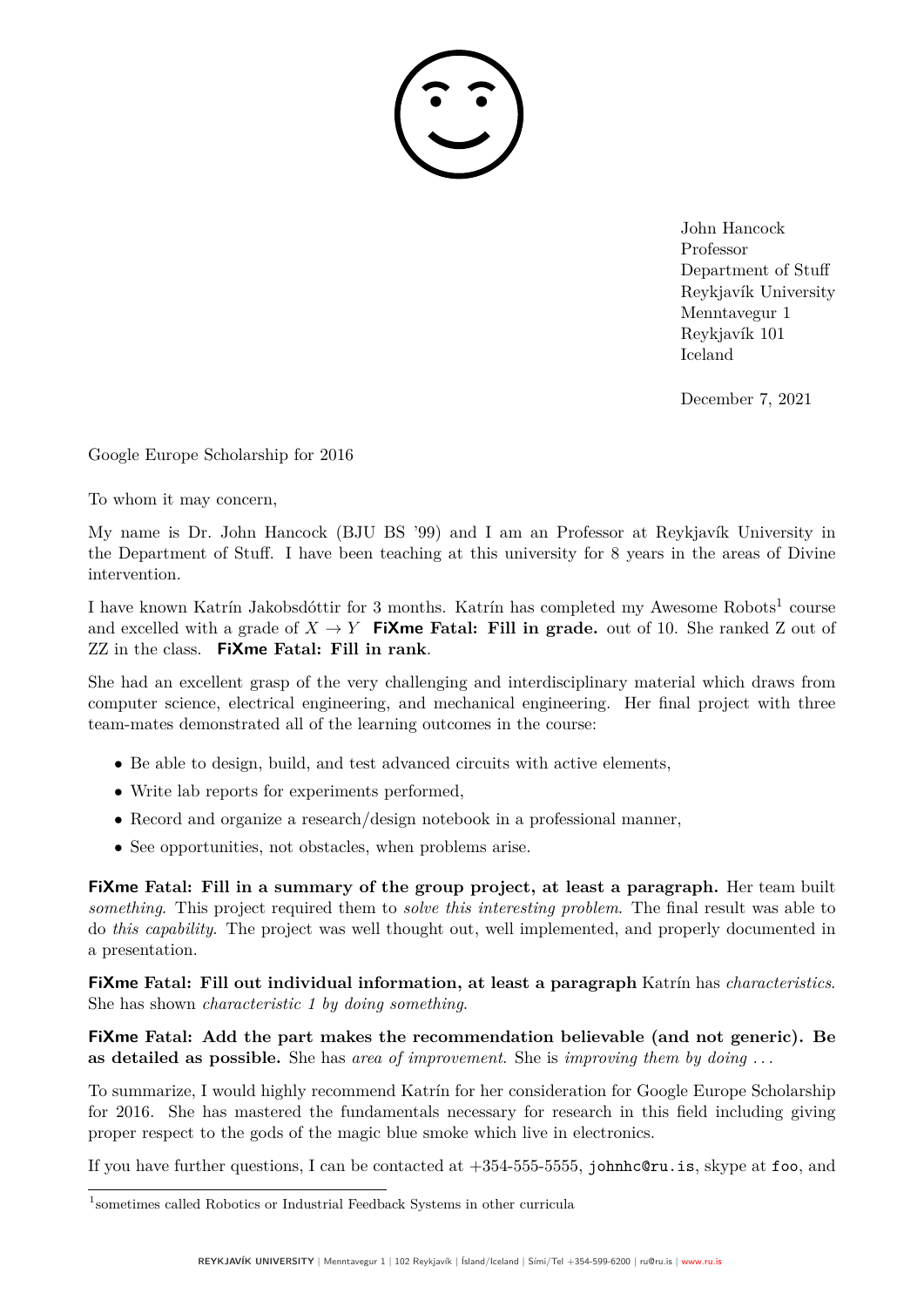

google hangouts at foo.bar@gmail.com.

Kind regards,<br>Home Hamco at  $\tilde{\mathscr{B}}$ 

John Hancock